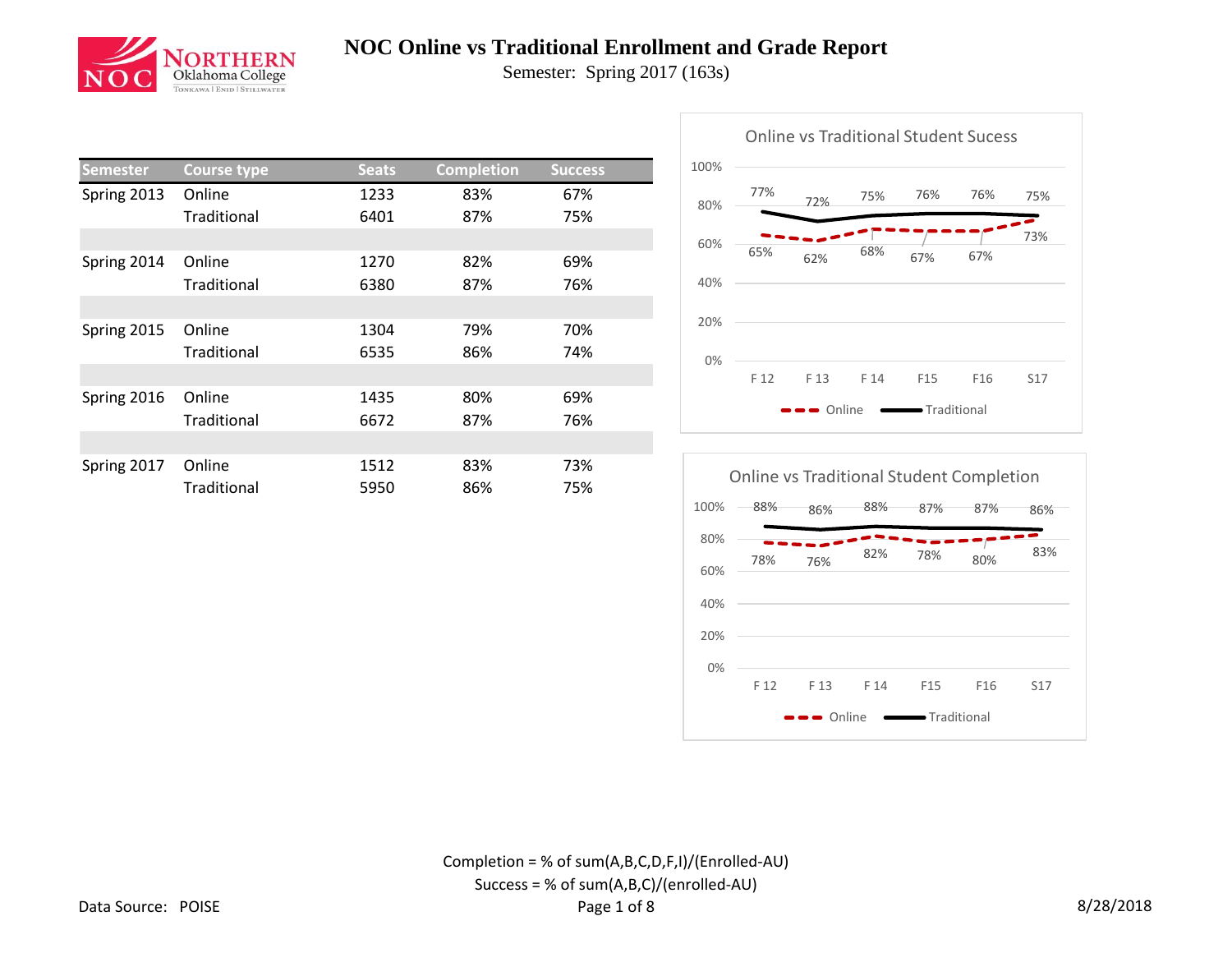

Semester: Spring 2017 (163s)

| <b>Semester</b> | # Online Courses      | $\overline{a}$ | ats<br>õ | $\mathbf{A}$ | B   |     | $\Box$ |    | W   | <b>AW</b> | <b>AU</b> |          | $\Box$<br>Feb | SS  |
|-----------------|-----------------------|----------------|----------|--------------|-----|-----|--------|----|-----|-----------|-----------|----------|---------------|-----|
| Spring 2017     |                       |                |          |              |     |     |        |    |     |           |           |          |               |     |
|                 | Enrolled in 1 online  | 567            | 567      | 197          | 138 | 89  | 32     | 22 | 59  | 30        | $\Omega$  | 0        | 84%           | 75% |
|                 | Enrolled in 2         | 246            | 492      | 175          | 106 | 71  | 28     | 24 | 54  | 34        | $\Omega$  | 0        | 82%           | 72% |
|                 | Enrolled in3          | 95             | 285      | 95           | 61  | 55  | 9      | 15 | 35  | 12        | $\Omega$  | 3        | 84%           | 74% |
|                 | Enrolled in 4         | 29             | 116      | 48           | 20  | 15  | 6      | 5  | 12  | 10        | $\Omega$  | 0        | 81%           | 72% |
|                 | Enrolled in 5 or more | 10             | 52       | 18           | 14  | 8   | 1      | 1  | 5   | 5         | $\Omega$  | $\Omega$ | 81%           | 77% |
|                 | Total                 | 947            | 1512     | 533          | 339 | 238 | 76     | 67 | 165 | 91        | $\Omega$  | 3        | 83%           | 73% |

| <b>Semester</b> | Demographics of<br><b>Online Students</b> | <u>pallo</u><br>'nП | Seats | A              | B              | $\mathsf{C}$   | D            | F.          | W            | <b>AW</b>   | <b>AU</b>   |                | Completion | Success |
|-----------------|-------------------------------------------|---------------------|-------|----------------|----------------|----------------|--------------|-------------|--------------|-------------|-------------|----------------|------------|---------|
| Spring 2017     |                                           |                     |       |                |                |                |              |             |              |             |             |                |            |         |
|                 | American                                  |                     |       |                |                |                |              |             |              |             |             |                |            |         |
|                 | Indian/Alaska Native                      | 133                 | 216   | 67             | 59             | 32             | 14           | 3           | 24           | 17          | $\mathbf 0$ | $\mathbf 0$    | 81%        | 73%     |
|                 | Asian                                     | $\overline{7}$      | 11    | $\overline{7}$ | $\mathbf{1}$   | $\overline{2}$ | $\mathbf{1}$ | $\mathbf 0$ | $\mathbf 0$  | $\mathbf 0$ | $\mathbf 0$ | $\mathbf{0}$   | 100%       | 91%     |
|                 |                                           |                     |       |                |                |                |              |             |              |             |             |                |            |         |
|                 | Black/African American                    | 44                  | 64    | 19             | 10             | 12             | 7            | 5           | 8            | 3           | 0           | $\mathbf 0$    | 83%        | 64%     |
|                 | <b>Native</b>                             |                     |       |                |                |                |              |             |              |             |             |                |            |         |
|                 | Hawaiian/Pacific                          | $\overline{4}$      | 5     | 0              | $\overline{2}$ | $\mathbf{1}$   | $\mathbf{1}$ | $\mathbf 0$ | $\mathbf{1}$ | $\mathbf 0$ | $\mathbf 0$ | $\mathbf 0$    | 80%        | 60%     |
|                 | Hispanic/Latino                           | 77                  | 123   | 41             | 29             | 24             | 3            | 6           | 10           | 10          | 0           | 0              | 84%        | 76%     |
|                 | White                                     | 673                 | 1082  | 398            | 236            | 161            | 49           | 53          | 121          | 61          | $\mathbf 0$ | $\overline{3}$ | 83%        | 73%     |
|                 | Unknown                                   | $\overline{2}$      | 3     | 0              | 1              | $\mathbf{1}$   | 0            | 0           | 1            | 0           | 0           | 0              | 67%        | 67%     |
|                 | Non-Resident/Alien                        | 3                   | 3     | $\mathbf{1}$   | $\mathbf 0$    | $\overline{2}$ | 0            | $\mathbf 0$ | $\mathbf 0$  | $\pmb{0}$   | 0           | 0              | 100%       | 100%    |
|                 | Two races or more                         | 4                   | 5     | 0              | $\mathbf{1}$   | 3              | $\mathbf{1}$ | 0           | $\mathbf 0$  | 0           | $\mathbf 0$ | 0              | 100%       | 80%     |
|                 | Total                                     | 947                 | 1512  | 533            | 339            | 238            | 76           | 67          | 165          | 91          | $\Omega$    | 3              | 83%        | 73%     |

Completion = % of sum(A,B,C,D,F,I)/(Enrolled-AU)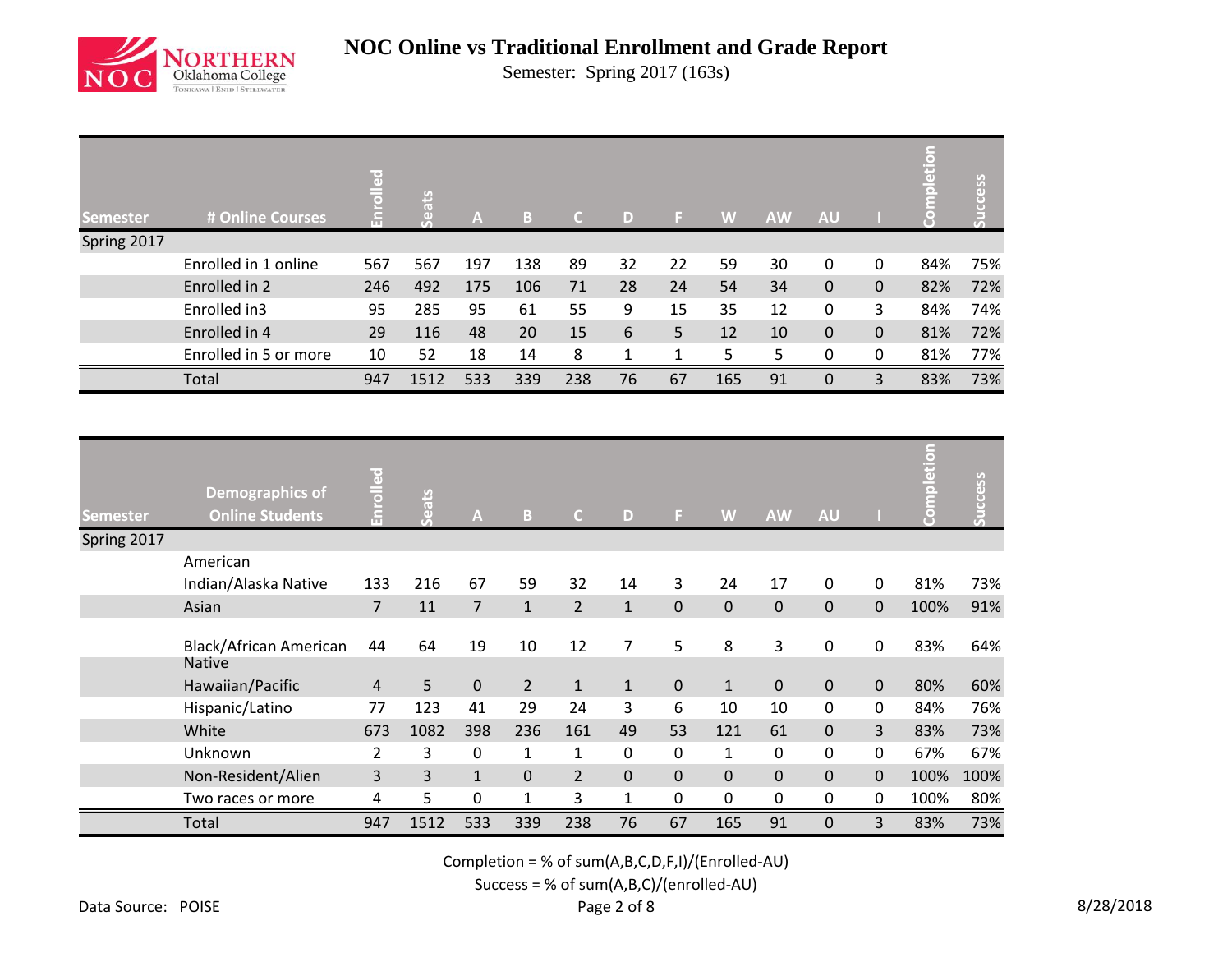

Semester: Spring 2017 (163s)

| <b>Course</b>    | <b>Type</b> | Credit hours            | <b>Sections</b>              | Enrolled | Avg Class Size | <b>Credit Hours</b><br>Generated | $\boldsymbol{\mathsf{A}}$ | B                       | $\mathsf{C}$ | D            | F.             | W              | <b>AW</b>                | <b>AU</b>                |             | npletion | Success |
|------------------|-------------|-------------------------|------------------------------|----------|----------------|----------------------------------|---------------------------|-------------------------|--------------|--------------|----------------|----------------|--------------------------|--------------------------|-------------|----------|---------|
| <b>ACCT 2103</b> | Online      | $\overline{3}$          | $\mathbf{1}$                 | 23       | 23             | 69                               | $\mathbf{1}$              | $\overline{7}$          | 5            | $\mathbf{1}$ | $\overline{2}$ | 5              | $\overline{2}$           | $\pmb{0}$                | 0           | 70%      | 57%     |
|                  | Traditional | 3                       | $\overline{7}$               | 188      | 27             | 564                              | 55                        | 67                      | 32           | 14           | 5              | 13             | $\overline{2}$           | $\pmb{0}$                | 0           | 92%      | 82%     |
|                  |             |                         |                              |          |                |                                  |                           |                         |              |              |                |                |                          |                          |             |          |         |
| <b>ACCT 2203</b> | Online      | 3                       | $\mathbf{1}$                 | 19       | 19             | 57                               | $\overline{2}$            | $\overline{\mathbf{4}}$ | 4            | 4            | $\mathbf{1}$   | 4              | $\pmb{0}$                | 0                        | $\mathbf 0$ | 79%      | 53%     |
|                  | Traditional | 3                       | 8                            | 161      | 20             | 483                              | 78                        | 31                      | 38           | 5            | $\overline{4}$ | 5              | $\pmb{0}$                | $\pmb{0}$                | $\mathbf 0$ | 97%      | 91%     |
| <b>ART 1113</b>  | Online      | 3                       | 3                            | 64       | 21             | 192                              | $\boldsymbol{6}$          | 16                      | 12           | 5            | 3              | 20             | $\overline{2}$           | $\pmb{0}$                | $\pmb{0}$   | 66%      | 53%     |
|                  | Traditional | 3                       | 4                            | 70       | 18             | 210                              | 20                        | 23                      | 18           | 5            | 3              | $\pmb{0}$      | $\mathbf 1$              | 0                        | $\pmb{0}$   | 99%      | 87%     |
|                  |             |                         |                              |          |                |                                  |                           |                         |              |              |                |                |                          |                          |             |          |         |
| <b>BISI 1114</b> | Online      | 4                       | $\overline{2}$               | 50       | 25             | 200                              | 8                         | 6                       | 16           | 8            | 3              | $\overline{7}$ | $\overline{2}$           | 0                        | 0           | 82%      | 60%     |
|                  | Traditional | $\overline{4}$          | 16                           | 433      | 27             | 1732                             | 94                        | 109                     | 93           | 40           | 20             | 62             | 15                       | $\pmb{0}$                | $\mathbf 0$ | 82%      | 68%     |
|                  |             |                         |                              |          |                |                                  |                           |                         |              |              |                |                |                          |                          |             |          |         |
| <b>BISI 1214</b> | Online      | 4                       | $\mathbf{1}$                 | 24       | 24             | 96                               | 15                        | $\overline{4}$          | 3            | $\mathbf{0}$ | $\mathbf{0}$   | $\overline{2}$ | $\mathbf 0$              | $\pmb{0}$                | $\mathbf 0$ | 92%      | 92%     |
|                  | Traditional | 4                       | $\overline{2}$               | 16       | 8              | 64                               | 8                         | $\overline{2}$          | $\mathbf{1}$ | $\mathbf{1}$ | 0              | 4              | $\pmb{0}$                | 0                        | 0           | 75%      | 69%     |
|                  |             |                         |                              |          |                |                                  |                           |                         |              |              |                |                |                          |                          |             |          |         |
| <b>BMGT 2143</b> | Online      | 3                       | $\mathbf{1}$                 | 22       | 22             | 66                               | $\overline{2}$            | 9                       | 6            | 0            | 0              | 4              | $\mathbf{1}$             | 0                        | $\pmb{0}$   | 77%      | 77%     |
|                  | Traditional | $\overline{\mathbf{4}}$ | $\qquad \qquad \blacksquare$ |          |                | $\overline{a}$                   | $\overline{\phantom{a}}$  |                         |              |              |                |                | $\overline{\phantom{a}}$ | $\overline{\phantom{0}}$ |             |          |         |
|                  |             |                         |                              |          |                |                                  |                           |                         |              |              |                |                |                          |                          |             |          |         |
| <b>BSAD 1103</b> | Online      | 3                       | $\mathbf{1}$                 | 27       | 27             | 81                               | $9\,$                     | 6                       | 6            | $\mathbf{1}$ | $\mathbf{1}$   | $\mathbf{1}$   | $\mathsf{3}$             | $\pmb{0}$                | $\pmb{0}$   | 85%      | 78%     |
|                  | Traditional | 3                       | 3                            | 67       | 22             | 201                              | 15                        | 19                      | 10           | 4            | 5              | 11             | 3                        | 0                        | $\pmb{0}$   | 79%      | 66%     |
|                  |             |                         |                              |          |                |                                  |                           |                         |              |              |                |                |                          |                          |             |          |         |
| <b>BSAD 1113</b> | Online      | 3                       | $\mathbf{1}$                 | 24       | 24             | 72                               | 10                        | $\overline{2}$          | 5            | $\mathbf{1}$ | $\overline{2}$ | 4              | $\pmb{0}$                | 0                        | 0           | 83%      | 71%     |
|                  | Traditional | $\overline{3}$          | $\,8\,$                      | 178      | 22             | 534                              | 56                        | 45                      | 34           | 12           | 9              | 13             | $\mathsf 9$              | $\mathbf 0$              | 0           | 88%      | 76%     |
|                  |             |                         |                              |          |                |                                  |                           |                         |              |              |                |                |                          |                          |             |          |         |
| <b>BSAD 2113</b> | Online      | 3                       | $\mathbf{1}$                 | 16       | 16             | 48                               | 12                        | $\pmb{0}$               | $\mathbf{1}$ | $\mathbf{1}$ | $\mathbf 0$    | $\overline{2}$ | $\mathbf 0$              | $\pmb{0}$                | $\mathbf 0$ | 88%      | 81%     |
|                  | Traditional | 3                       |                              |          |                | $\overline{\phantom{a}}$         | $\overline{a}$            |                         |              |              |                |                |                          |                          |             |          |         |

Completion = % of sum(A,B,C,D,F,I)/(Enrolled-AU)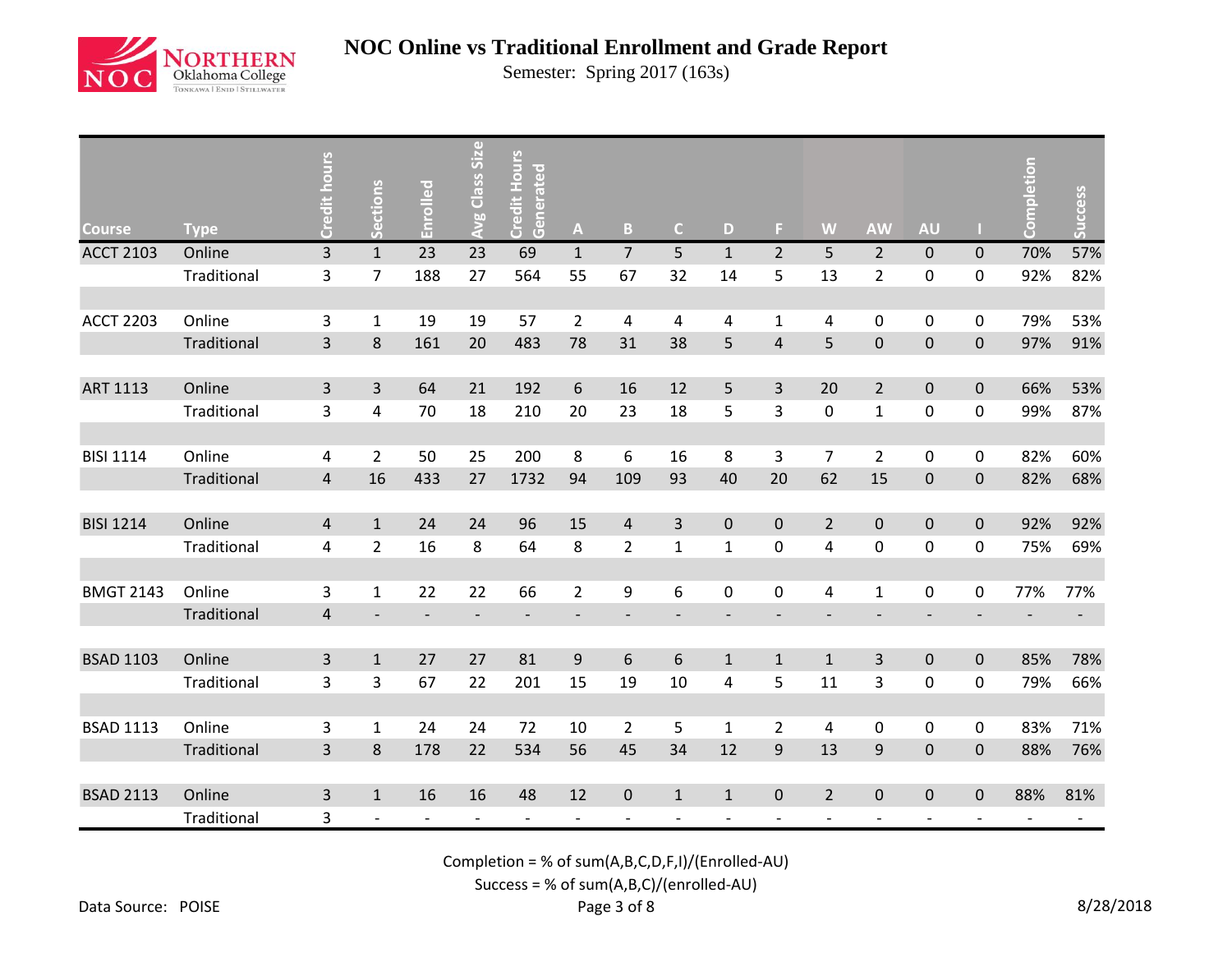

Semester: Spring 2017 (163s)

| <b>Course</b>    | <b>Type</b> | Credit hours   | ctions<br>$\tilde{\mathbf{v}}$<br>$\overline{u}$ | Enrolled                 | <b>Avg Class Size</b>    | Credit Hours<br>Generated | A                        | B                        | $\mathsf{C}$             | D                        | E.                       | W                        | <b>AW</b>                | <b>AU</b>                    |              | letion | ccess |
|------------------|-------------|----------------|--------------------------------------------------|--------------------------|--------------------------|---------------------------|--------------------------|--------------------------|--------------------------|--------------------------|--------------------------|--------------------------|--------------------------|------------------------------|--------------|--------|-------|
| CD 1023          | Online      | 3              | $\mathbf{1}$                                     | 16                       | 16                       | 48                        | $\overline{7}$           | $\overline{2}$           | $\overline{3}$           | $\pmb{0}$                | $\mathbf{1}$             | $\pmb{0}$                | 3                        | $\pmb{0}$                    | $\pmb{0}$    | 81%    | 75%   |
|                  | Traditional | 3              |                                                  |                          |                          |                           |                          |                          |                          |                          |                          |                          |                          |                              |              |        |       |
|                  |             |                |                                                  |                          |                          |                           |                          |                          |                          |                          |                          |                          |                          |                              |              |        |       |
| CD 1053          | Online      | 3              | $\mathbf{1}$                                     | 17                       | 17                       | 51                        | 13                       | $\mathbf{1}$             | $\mathbf{1}$             | 0                        | 0                        | $\mathbf 0$              | $\overline{2}$           | $\pmb{0}$                    | 0            | 88%    | 88%   |
|                  | Traditional | 3              | $\mathbf{1}$                                     | 10                       | 10                       | 30                        | 5                        | $\overline{2}$           | $\pmb{0}$                | $\pmb{0}$                | $\pmb{0}$                | $\overline{2}$           | $\mathbf 1$              | $\pmb{0}$                    | $\pmb{0}$    | 70%    | 70%   |
|                  |             |                |                                                  |                          |                          |                           |                          |                          |                          |                          |                          |                          |                          |                              |              |        |       |
| CD 2013          | Online      | $\overline{3}$ | $\mathbf{1}$                                     | 9                        | 9                        | 27                        | $\overline{2}$           | 5                        | $\mathbf{1}$             | $\pmb{0}$                | $\mathbf 0$              | $\mathbf{1}$             | $\pmb{0}$                | $\pmb{0}$                    | $\pmb{0}$    | 89%    | 89%   |
|                  | Traditional | 3              | $\mathbf{1}$                                     | 12                       | 12                       | 36                        | 4                        | $\mathbf{1}$             | $\pmb{0}$                | 4                        | $\mathbf 0$              | $\overline{2}$           | $\mathbf 1$              | 0                            | 0            | 75%    | 42%   |
|                  |             |                |                                                  |                          |                          |                           |                          |                          |                          |                          |                          |                          |                          |                              |              |        |       |
| CD 2023          | Online      | 3              | $\mathbf{1}$                                     | 15                       | 15                       | 45                        | 11                       | $\mathbf{1}$             | $\mathbf 1$              | 0                        | 0                        | $\mathbf{1}$             | $\pmb{0}$                | $\pmb{0}$                    | 0            | 87%    | 87%   |
|                  | Traditional | 3              |                                                  |                          |                          |                           | $\overline{a}$           | $\overline{\phantom{a}}$ |                          |                          |                          |                          |                          |                              |              |        |       |
|                  |             |                |                                                  |                          |                          |                           |                          |                          |                          |                          |                          |                          |                          |                              |              |        |       |
| CD 2243          | Online      | 3              | $\mathbf{1}$                                     | 22                       | 22                       | 66                        | 16                       | $\mathbf{1}$             | $\mathbf{1}$             | $\mathbf{1}$             | $\mathbf 0$              | 3                        | $\pmb{0}$                | $\mathbf 0$                  | $\mathbf 0$  | 86%    | 82%   |
|                  | Traditional | 3              |                                                  |                          |                          |                           | $\overline{\phantom{a}}$ | $\qquad \qquad -$        |                          |                          |                          | $\overline{\phantom{a}}$ | $\overline{\phantom{a}}$ | $\overline{\phantom{a}}$     |              |        |       |
|                  |             |                |                                                  |                          |                          |                           |                          |                          |                          |                          |                          |                          |                          |                              |              |        |       |
| CD 2313          | Online      | 3              | $\mathbf{1}$                                     | 12                       | 12                       | 36                        | 5                        | 3                        | $\pmb{0}$                | 0                        | $\overline{2}$           | $\overline{2}$           | $\pmb{0}$                | $\pmb{0}$                    | 0            | 83%    | 67%   |
|                  | Traditional | 3              | $\overline{\phantom{a}}$                         | $\overline{\phantom{a}}$ | $\overline{\phantom{a}}$ | $\overline{\phantom{a}}$  | $\overline{\phantom{a}}$ | $\overline{\phantom{a}}$ | $\overline{\phantom{a}}$ | $\overline{\phantom{a}}$ | $\overline{\phantom{a}}$ | $\overline{\phantom{a}}$ | $\overline{\phantom{a}}$ | $\qquad \qquad \blacksquare$ |              |        |       |
|                  |             |                |                                                  |                          |                          |                           |                          |                          |                          |                          |                          |                          |                          |                              |              |        |       |
| <b>CRMJ 1113</b> | Online      | 3              | $\mathbf{1}$                                     | 24                       | 24                       | 72                        | $\overline{2}$           | 9                        | $\mathsf{3}$             | 3                        | $\overline{4}$           | $\mathbf{1}$             | $\overline{2}$           | $\mathbf 0$                  | $\pmb{0}$    | 88%    | 58%   |
|                  | Traditional | 3              | $\mathbf{1}$                                     | 29                       | 29                       | 87                        | 8                        | 9                        | 5                        | 3                        | $\mathbf{1}$             | 3                        | $\pmb{0}$                | $\pmb{0}$                    | 0            | 90%    | 76%   |
|                  |             |                |                                                  |                          |                          |                           |                          |                          |                          |                          |                          |                          |                          |                              |              |        |       |
| CS 1113          | Online      | 3              | 3                                                | 61                       | 20                       | 183                       | 18                       | 12                       | 9                        | 3                        | $\overline{2}$           | 12                       | 5                        | 0                            | 0            | 72%    | 64%   |
|                  | Traditional | 3              | 11                                               | 162                      | 15                       | 486                       | 59                       | 38                       | 25                       | $\overline{4}$           | $\mathsf 9$              | 13                       | 14                       | $\pmb{0}$                    | $\pmb{0}$    | 83%    | 75%   |
|                  |             |                |                                                  |                          |                          |                           |                          |                          |                          |                          |                          |                          |                          |                              |              |        |       |
| CS 2123          | Online      | 3              | $\overline{2}$                                   | 42                       | 21                       | 126                       | 10                       | 12                       | 8                        | $\mathbf{1}$             | 3                        | 6                        | $\mathbf{1}$             | $\pmb{0}$                    | $\mathbf{1}$ | 83%    | 71%   |
|                  | Traditional | 3              | 3                                                | 60                       | 20                       | 180                       | 19                       | 20                       | 9                        | 3                        | $\overline{2}$           | 5                        | $\overline{2}$           | 0                            | 0            | 88%    | 80%   |

Completion = % of sum(A,B,C,D,F,I)/(Enrolled-AU)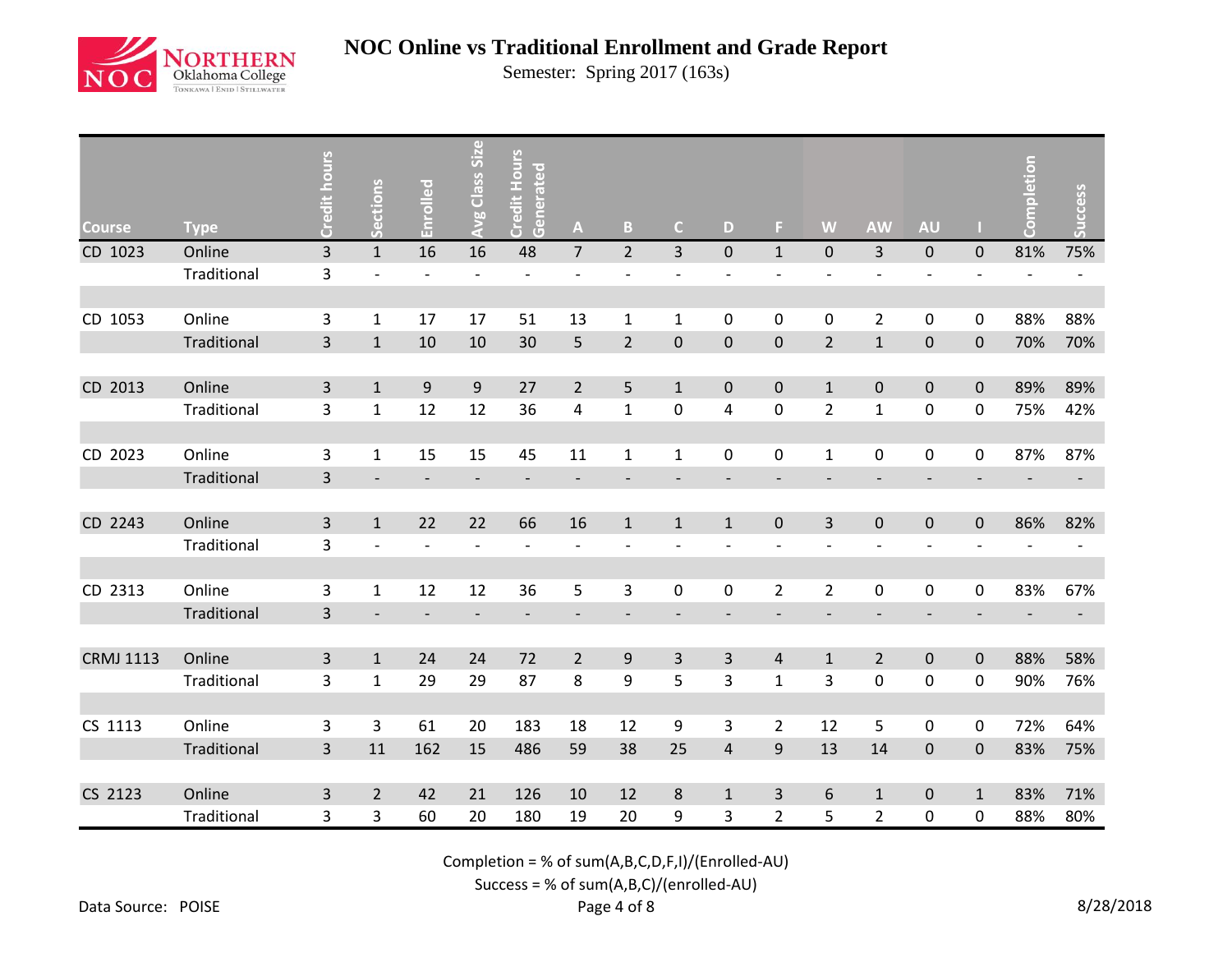

Semester: Spring 2017 (163s)

| <b>Course</b>    | <b>Type</b> | Credit hours            | <b>Sections</b>          | Enrolled                 | Avg Class Size           | <b>Credit Hours</b><br>Generated | $\boldsymbol{\mathsf{A}}$    | B                        | $\mathsf{C}$             | D                        | F.                       | W                        | <b>AW</b>                | <b>AU</b>                |             | pletion | Success                  |
|------------------|-------------|-------------------------|--------------------------|--------------------------|--------------------------|----------------------------------|------------------------------|--------------------------|--------------------------|--------------------------|--------------------------|--------------------------|--------------------------|--------------------------|-------------|---------|--------------------------|
| <b>ECON 2113</b> | Online      | $\overline{3}$          | $\mathbf 1$              | 25                       | 25                       | 75                               | 19                           | $\mathbf{1}$             | $\pmb{0}$                | $\overline{0}$           | $\overline{4}$           | $\mathbf{1}$             | $\pmb{0}$                | $\pmb{0}$                | 0           | 96%     | 80%                      |
|                  | Traditional | 3                       | 4                        | 105                      | 26                       | 315                              | 47                           | 33                       | 11                       | 3                        | $\mathbf{1}$             | $\overline{7}$           | 3                        | 0                        | 0           | 90%     | 87%                      |
|                  |             |                         |                          |                          |                          |                                  |                              |                          |                          |                          |                          |                          |                          |                          |             |         |                          |
| <b>ECON 2123</b> | Online      | 3                       | $\mathbf{1}$             | 22                       | 22                       | 66                               | 12                           | 3                        | $\mathbf{1}$             | 0                        | $\mathbf{1}$             | 5                        | $\pmb{0}$                | 0                        | 0           | 77%     | 73%                      |
|                  | Traditional | 3                       | $\overline{4}$           | 82                       | 21                       | 246                              | 24                           | 28                       | 19                       | 3                        | $\mathbf 1$              | $\overline{7}$           | $\pmb{0}$                | $\pmb{0}$                | $\mathbf 0$ | 91%     | 87%                      |
|                  |             |                         |                          |                          |                          |                                  |                              |                          |                          |                          |                          |                          |                          |                          |             |         |                          |
| <b>ENGL 1113</b> | Online      | 3                       | $\overline{2}$           | 38                       | 19                       | 114                              | 14                           | $\overline{7}$           | 9                        | $\mathbf{1}$             | $\overline{2}$           | 3                        | $\overline{2}$           | $\pmb{0}$                | $\pmb{0}$   | 87%     | 79%                      |
|                  | Traditional | 3                       | 17                       | 282                      | 17                       | 846                              | 67                           | 66                       | 57                       | 28                       | 24                       | 14                       | 26                       | 0                        | 0           | 86%     | 67%                      |
|                  |             |                         |                          |                          |                          |                                  |                              |                          |                          |                          |                          |                          |                          |                          |             |         |                          |
| <b>ENGL 1213</b> | Online      | 3                       | 3                        | 74                       | 25                       | 222                              | 36                           | 11                       | 6                        | 4                        | 5                        | 8                        | 4                        | 0                        | 0           | 84%     | 72%                      |
|                  | Traditional | $\overline{3}$          | 36                       | 759                      | 21                       | 2277                             | 346                          | 211                      | 89                       | 25                       | 20                       | 43                       | 25                       | $\pmb{0}$                | $\mathbf 0$ | 91%     | 85%                      |
|                  |             |                         |                          |                          |                          |                                  |                              |                          |                          |                          |                          |                          |                          |                          |             |         |                          |
| <b>ENGL 1223</b> | Online      | $\overline{3}$          | $\mathbf{1}$             | 14                       | 14                       | 42                               | $\boldsymbol{9}$             | $\overline{2}$           | $\mathbf{1}$             | $\mathbf 0$              | $\mathbf{1}$             | $\mathbf{1}$             | $\mathbf 0$              | $\pmb{0}$                | $\mathbf 0$ | 93%     | 86%                      |
|                  | Traditional | 3                       |                          |                          |                          |                                  | $\qquad \qquad \blacksquare$ |                          |                          |                          |                          |                          |                          |                          |             |         |                          |
|                  |             |                         |                          |                          |                          |                                  |                              |                          |                          |                          |                          |                          |                          |                          |             |         |                          |
| <b>ENGL 2423</b> | Online      | 3                       | $\mathbf 1$              | 21                       | 21                       | 63                               | 19                           | 0                        | 0                        | $\mathbf 0$              | 0                        | $\overline{2}$           | $\pmb{0}$                | 0                        | $\pmb{0}$   | 90%     | 90%                      |
|                  | Traditional | 3                       | $\overline{\phantom{a}}$ | $\overline{\phantom{a}}$ | $\overline{\phantom{a}}$ | $\overline{\phantom{a}}$         | $\overline{\phantom{a}}$     | $\overline{\phantom{a}}$ | $\overline{\phantom{0}}$ | $\overline{\phantom{a}}$ | $\overline{\phantom{a}}$ | $\overline{\phantom{a}}$ | $\overline{\phantom{a}}$ | $\overline{\phantom{a}}$ |             |         | $\overline{\phantom{a}}$ |
|                  |             |                         |                          |                          |                          |                                  |                              |                          |                          |                          |                          |                          |                          |                          |             |         |                          |
| <b>ENGL 2453</b> | Online      | 3                       | $\mathbf{1}$             | 21                       | 21                       | 63                               | 17                           | $\mathbf{1}$             | $\mathbf{1}$             | $\mathbf{1}$             | $\mathbf{1}$             | $\pmb{0}$                | $\mathbf 0$              | $\pmb{0}$                | 0           | 100%    | 90%                      |
|                  | Traditional | 3                       | $\overline{\phantom{a}}$ | $\overline{\phantom{a}}$ |                          | $\overline{\phantom{a}}$         | $\overline{a}$               |                          |                          |                          |                          | $\overline{\phantom{a}}$ | $\overline{\phantom{a}}$ | $\overline{\phantom{0}}$ |             |         |                          |
|                  |             |                         |                          |                          |                          |                                  |                              |                          |                          |                          |                          |                          |                          |                          |             |         |                          |
| <b>ESCI 1214</b> | Online      | 4                       | 1                        | 25                       | 25                       | 100                              | 15                           | $\overline{7}$           | $\overline{2}$           | 0                        | 0                        | 1                        | 0                        | 0                        | 0           | 96%     | 96%                      |
|                  | Traditional | $\overline{\mathbf{4}}$ | 5                        | 138                      | 28                       | 552                              | 31                           | 48                       | 37                       | 8                        | 5                        | 8                        | $\mathbf 1$              | $\pmb{0}$                | 0           | 93%     | 84%                      |
|                  |             |                         |                          |                          |                          |                                  |                              |                          |                          |                          |                          |                          |                          |                          |             |         |                          |
| <b>GEOG 2253</b> | Online      | 3                       | $\mathbf{1}$             | 26                       | 26                       | 78                               | $\overline{7}$               | 5                        | $\overline{4}$           | $\overline{4}$           | 3                        | $\mathbf{1}$             | $\overline{2}$           | $\pmb{0}$                | $\mathbf 0$ | 88%     | 62%                      |
|                  | Traditional | 3                       | 5                        | 98                       | 20                       | 294                              | 26                           | 23                       | 24                       | 11                       | 5                        | 4                        | 5                        | 0                        | 0           | 91%     | 74%                      |

Completion = % of sum(A,B,C,D,F,I)/(Enrolled-AU)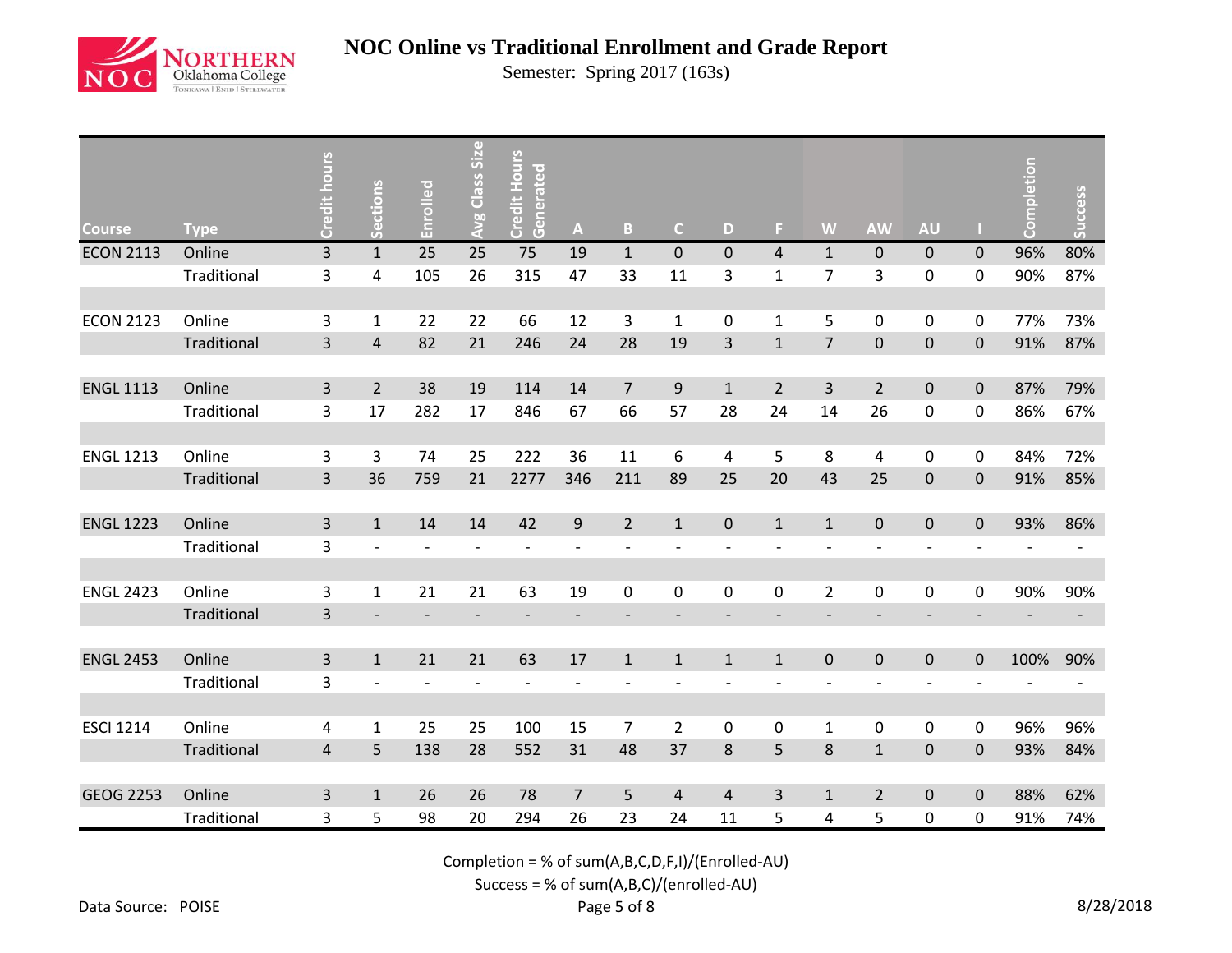

Semester: Spring 2017 (163s)

| <b>Course</b>    | <b>Type</b> | Credit hours   | Sections       | Enrolled       | Avg Class Size | Credit Hours<br>Generated | A              | $\mathbf{B}$     | $\mathsf{C}$   | D              | F.             | W              | <b>AW</b>      | <b>AU</b>           |             | pletion | <b>Success</b> |
|------------------|-------------|----------------|----------------|----------------|----------------|---------------------------|----------------|------------------|----------------|----------------|----------------|----------------|----------------|---------------------|-------------|---------|----------------|
| <b>GLBL 2133</b> | Online      | $\overline{3}$ | $\mathbf{1}$   | 21             | 21             | 63                        | 3              | $\boldsymbol{9}$ | $\overline{4}$ | $\overline{0}$ | $\mathbf{1}$   | $\mathbf 0$    | $\overline{4}$ | $\pmb{0}$           | $\pmb{0}$   | 81%     | 76%            |
|                  | Traditional | 3              | $\mathbf 1$    | $\overline{2}$ | $\overline{2}$ | 6                         | $\overline{2}$ | 0                | 0              | 0              | 0              | $\mathbf 0$    | 0              | 0                   | 0           | 100%    | 100%           |
|                  |             |                |                |                |                |                           |                |                  |                |                |                |                |                |                     |             |         |                |
| <b>HIST 1493</b> | Online      | 3              | $\mathbf{1}$   | 26             | 26             | 78                        | 3              | 6                | 9              | $\overline{2}$ | 3              | $\overline{2}$ | $\mathbf{1}$   | $\pmb{0}$           | 0           | 88%     | 69%            |
|                  | Traditional | 3              | 17             | 381            | 22             | 1143                      | 117            | 94               | 62             | 21             | 22             | 41             | 24             | $\pmb{0}$           | $\pmb{0}$   | 83%     | 72%            |
|                  |             |                |                |                |                |                           |                |                  |                |                |                |                |                |                     |             |         |                |
| <b>HLST 1113</b> | Online      | 3              | $\overline{3}$ | 82             | 27             | 246                       | 20             | 28               | 17             | 5              | 4              | 6              | $\overline{2}$ | $\mathbf{0}$        | $\pmb{0}$   | 90%     | 79%            |
|                  | Traditional | 3              | $\mathbf{1}$   | 12             | 12             | 36                        | $\overline{2}$ | 5                | 3              | 0              | $\mathbf 0$    | $\pmb{0}$      | $\overline{2}$ | 0                   | 0           | 83%     | 83%            |
|                  |             |                |                |                |                |                           |                |                  |                |                |                |                |                |                     |             |         |                |
| <b>HPET 1223</b> | Online      | 3              | $\overline{2}$ | 55             | 28             | 165                       | 14             | 20               | 9              | 3              | 0              | 4              | 5              | 0                   | 0           | 84%     | 78%            |
|                  | Traditional | 3              | $\mathbf{1}$   | 40             | 40             | 120                       | 25             | 6                | $\overline{4}$ | $\mathbf{1}$   | $\mathbf{1}$   | 3              | $\pmb{0}$      | $\pmb{0}$           | $\pmb{0}$   | 93%     | 88%            |
|                  |             |                |                |                |                |                           |                |                  |                |                |                |                |                |                     |             |         |                |
| <b>HUMN 2223</b> | Online      | 3              | $\mathbf{1}$   | 29             | 29             | 87                        | 12             | 6                | 5              | 0              | $\mathbf 0$    | 4              | $\overline{2}$ | $\mathbf 0$         | $\mathbf 0$ | 79%     | 79%            |
|                  | Traditional | 3              | $\mathbf{1}$   | 20             | 20             | 60                        | 5              | 6                | $\overline{2}$ | $\mathbf{1}$   | $\mathbf{1}$   | 4              | $\mathbf 1$    | $\pmb{0}$           | 0           | 75%     | 65%            |
|                  |             |                |                |                |                |                           |                |                  |                |                |                |                |                |                     |             |         |                |
| LIT 2413         | Online      | 3              | $\mathbf{1}$   | 28             | 28             | 84                        | 15             | 8                | 4              | $\mathbf 0$    | 0              | $\mathbf{1}$   | $\pmb{0}$      | $\mathbf 0$         | $\pmb{0}$   | 96%     | 96%            |
|                  | Traditional | $\mathsf{3}$   | $\mathsf{3}$   | 53             | 18             | 159                       | 18             | 15               | 6              | $\mathbf{1}$   | 3              | 6              | 3              | $\pmb{0}$           | $1\,$       | 83%     | 74%            |
|                  |             |                |                |                |                |                           |                |                  |                |                |                |                |                |                     |             |         |                |
| <b>MATH 1493</b> | Online      | 3              | $\mathbf{1}$   | 23             | 23             | 69                        | $\overline{7}$ | $\overline{4}$   | 5              | $\overline{2}$ | $\mathbf 0$    | 3              | $\overline{2}$ | $\mathsf{O}\xspace$ | $\pmb{0}$   | 78%     | 70%            |
|                  | Traditional | 3              | 4              | 70             | 18             | 210                       | 23             | 13               | 16             | 5              | 4              | $\overline{7}$ | $\overline{2}$ | 0                   | 0           | 87%     | 74%            |
|                  |             |                |                |                |                |                           |                |                  |                |                |                |                |                |                     |             |         |                |
| <b>MATH 1513</b> | Online      | 3              | $\overline{2}$ | 46             | 23             | 138                       | $\overline{7}$ | 17               | $\overline{7}$ | $\overline{2}$ | $\mathbf{1}$   | 5              | $\overline{7}$ | 0                   | 0           | 74%     | 67%            |
|                  | Traditional | 3              | 32             | 628            | 20             | 1884                      | 111            | 131              | 152            | 44             | 33             | 123            | 34             | $\pmb{0}$           | $\mathbf 0$ | 75%     | 63%            |
|                  |             |                |                |                |                |                           |                |                  |                |                |                |                |                |                     |             |         |                |
| <b>MATH 2023</b> | Online      | 3              | $\overline{2}$ | 49             | 25             | 147                       | 20             | 8                | 11             | $\overline{2}$ | $\overline{2}$ | 3              | 3              | $\pmb{0}$           | $\pmb{0}$   | 88%     | 80%            |
|                  | Traditional | 3              | 14             | 364            | 26             | 1092                      | 133            | 95               | 59             | 29             | 8              | 31             | 9              | $\pmb{0}$           | 0           | 89%     | 79%            |

Completion = % of sum(A,B,C,D,F,I)/(Enrolled-AU)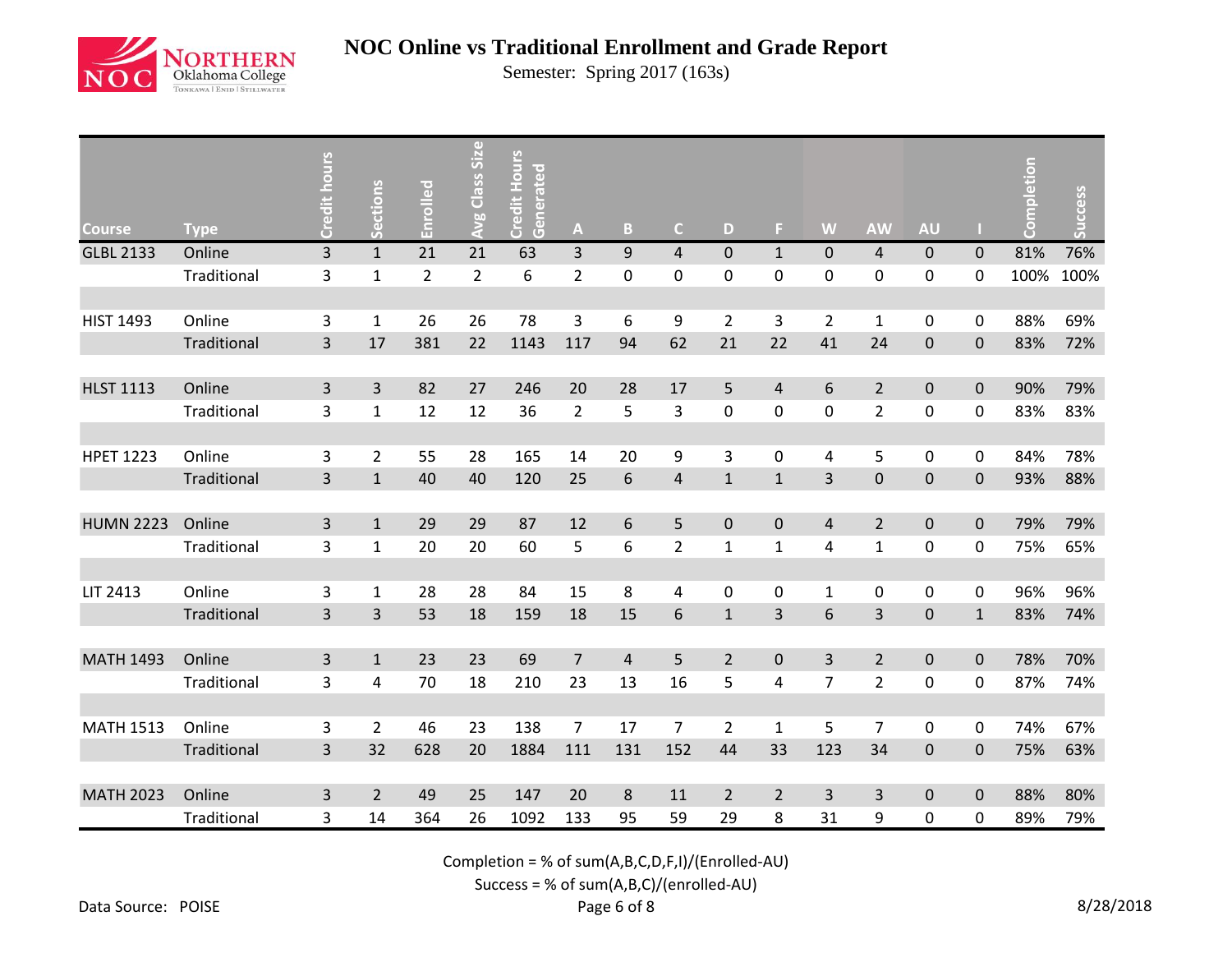

Semester: Spring 2017 (163s)

| <b>Course</b>    | <b>Type</b> | Credit hours            | Sections       | Enrolled | <b>Avg Class Size</b> | Credit Hours<br>Generated | $\boldsymbol{\mathsf{A}}$ | $\mathbf B$    | $\mathsf{C}$   | D              | F.             | W                | <b>AW</b>      | <b>AU</b>           |                | pletion | Success |
|------------------|-------------|-------------------------|----------------|----------|-----------------------|---------------------------|---------------------------|----------------|----------------|----------------|----------------|------------------|----------------|---------------------|----------------|---------|---------|
| <b>MUSC 1113</b> | Online      | 3                       | $\mathbf{1}$   | 30       | 30                    | 90                        | 12                        | $\overline{7}$ | $\overline{4}$ | $\pmb{0}$      | $\mathbf 0$    | $\overline{3}$   | $\overline{2}$ | $\pmb{0}$           | $\overline{2}$ | 83%     | 77%     |
|                  | Traditional | $\overline{\mathbf{3}}$ | 6              | 132      | 22                    | 396                       | 55                        | 39             | 23             | 3              | 4              | 4                | 4              | $\pmb{0}$           | 0              | 94%     | 89%     |
|                  |             |                         |                |          |                       |                           |                           |                |                |                |                |                  |                |                     |                |         |         |
| <b>NUTR 2123</b> | Online      | 3                       | $\overline{2}$ | 48       | 24                    | 144                       | 18                        | 16             | 8              | $\overline{2}$ | $\mathbf{1}$   | $\mathbf{1}$     | $\overline{2}$ | $\pmb{0}$           | 0              | 94%     | 88%     |
|                  | Traditional | 3                       | 3              | 55       | 18                    | 165                       | 16                        | 14             | 18             | $\mathbf{1}$   | $\pmb{0}$      | 5                | $\mathbf 1$    | 0                   | $\pmb{0}$      | 89%     | 87%     |
|                  |             |                         |                |          |                       |                           |                           |                |                |                |                |                  |                |                     |                |         |         |
| <b>ORNT 1101</b> | Online      | $\mathbf{1}$            | $\overline{2}$ | 48       | 24                    | 48                        | 21                        | 11             | $\overline{4}$ | $\overline{4}$ | $\overline{2}$ | $\boldsymbol{0}$ | 6              | $\pmb{0}$           | $\pmb{0}$      | 88%     | 75%     |
|                  | Traditional | $\mathbf{1}$            | 10             | 125      | 13                    | 125                       | 63                        | 11             | 10             | 3              | $\overline{7}$ | 5                | 23             | $\pmb{0}$           | 3              | 78%     | 67%     |
|                  |             |                         |                |          |                       |                           |                           |                |                |                |                |                  |                |                     |                |         |         |
| <b>PHIL 2223</b> | Online      | 3                       | 4              | 83       | 21                    | 249                       | 46                        | 19             | $\overline{2}$ | 0              | 0              | 4                | 12             | $\mathbf 0$         | 0              | 81%     | 81%     |
|                  | Traditional | $\overline{3}$          | $\overline{4}$ | 88       | 22                    | 264                       | 42                        | 18             | 14             | $\overline{3}$ | 8              | $\mathbf{1}$     | $\overline{2}$ | $\pmb{0}$           | $\mathbf 0$    | 97%     | 84%     |
|                  |             |                         |                |          |                       |                           |                           |                |                |                |                |                  |                |                     |                |         |         |
| <b>PHSC 1114</b> | Online      | $\overline{4}$          | $\mathbf{1}$   | 26       | 26                    | 104                       | $\mathbf{1}$              | $\overline{2}$ | 5              | $\mathbf{1}$   | 3              | 14               | $\pmb{0}$      | $\pmb{0}$           | $\mathbf 0$    | 46%     | 31%     |
|                  | Traditional | $\overline{\mathbf{4}}$ | $\overline{2}$ | 28       | 14                    | 112                       | $\boldsymbol{6}$          | 5              | 10             | $\mathbf{1}$   | $\overline{2}$ | 4                | $\pmb{0}$      | 0                   | 0              | 86%     | 75%     |
|                  |             |                         |                |          |                       |                           |                           |                |                |                |                |                  |                |                     |                |         |         |
| <b>POLI1113</b>  | Online      | 3                       | $\mathbf{1}$   | 28       | 28                    | 84                        | $\overline{2}$            | 8              | $\overline{7}$ | 8              | 0              | $\overline{2}$   | $\mathbf{1}$   | $\mathsf{O}\xspace$ | $\pmb{0}$      | 89%     | 61%     |
|                  | Traditional | 3                       | 18             | 463      | 26                    | 1389                      | 90                        | 107            | 108            | 33             | 39             | 70               | 16             | $\mathsf{O}\xspace$ | $\pmb{0}$      | 81%     | 66%     |
|                  |             |                         |                |          |                       |                           |                           |                |                |                |                |                  |                |                     |                |         |         |
| <b>PSYC 1113</b> | Online      | 3                       | $\mathbf{1}$   | 28       | 28                    | 84                        | 12                        | $\bf 8$        | $\overline{3}$ | $\mathbf{1}$   | $\overline{2}$ | $\overline{2}$   | $\pmb{0}$      | $\pmb{0}$           | $\pmb{0}$      | 93%     | 82%     |
|                  | Traditional | 3                       | 14             | 320      | 23                    | 960                       | 102                       | 82             | 52             | 19             | 18             | 33               | 13             | $\pmb{0}$           | $\mathbf{1}$   | 86%     | 74%     |
|                  |             |                         |                |          |                       |                           |                           |                |                |                |                |                  |                |                     |                |         |         |
| <b>PSYC 2233</b> | Online      | 3                       | 1              | 22       | 22                    | 66                        | $\mathbf{1}$              | 6              | 5              | $\overline{2}$ | 1              | 5                | $\overline{2}$ | 0                   | 0              | 68%     | 55%     |
|                  | Traditional | 3                       | $\mathbf{1}$   | 21       | 21                    | 63                        | $\bf 8$                   | 8              | $\overline{4}$ | $\pmb{0}$      | $\mathbf{1}$   | $\mathsf 0$      | $\pmb{0}$      | $\pmb{0}$           | $\mathbf 0$    | 100%    | 95%     |
|                  |             |                         |                |          |                       |                           |                           |                |                |                |                |                  |                |                     |                |         |         |
| <b>PSYC 2333</b> | Online      | 3                       | $\mathbf{1}$   | 23       | 23                    | 69                        | $\overline{7}$            | $\overline{7}$ | 5              | $\mathbf{1}$   | $\mathbf{1}$   | $\overline{2}$   | $\pmb{0}$      | $\pmb{0}$           | $\pmb{0}$      | 91%     | 83%     |
|                  | Traditional | 3                       | $\overline{2}$ | 34       | 17                    | 102                       | 16                        | 3              | 10             | 4              | 0              | 0                | $\mathbf 1$    | 0                   | 0              | 97%     | 85%     |

Completion = % of sum(A,B,C,D,F,I)/(Enrolled-AU)